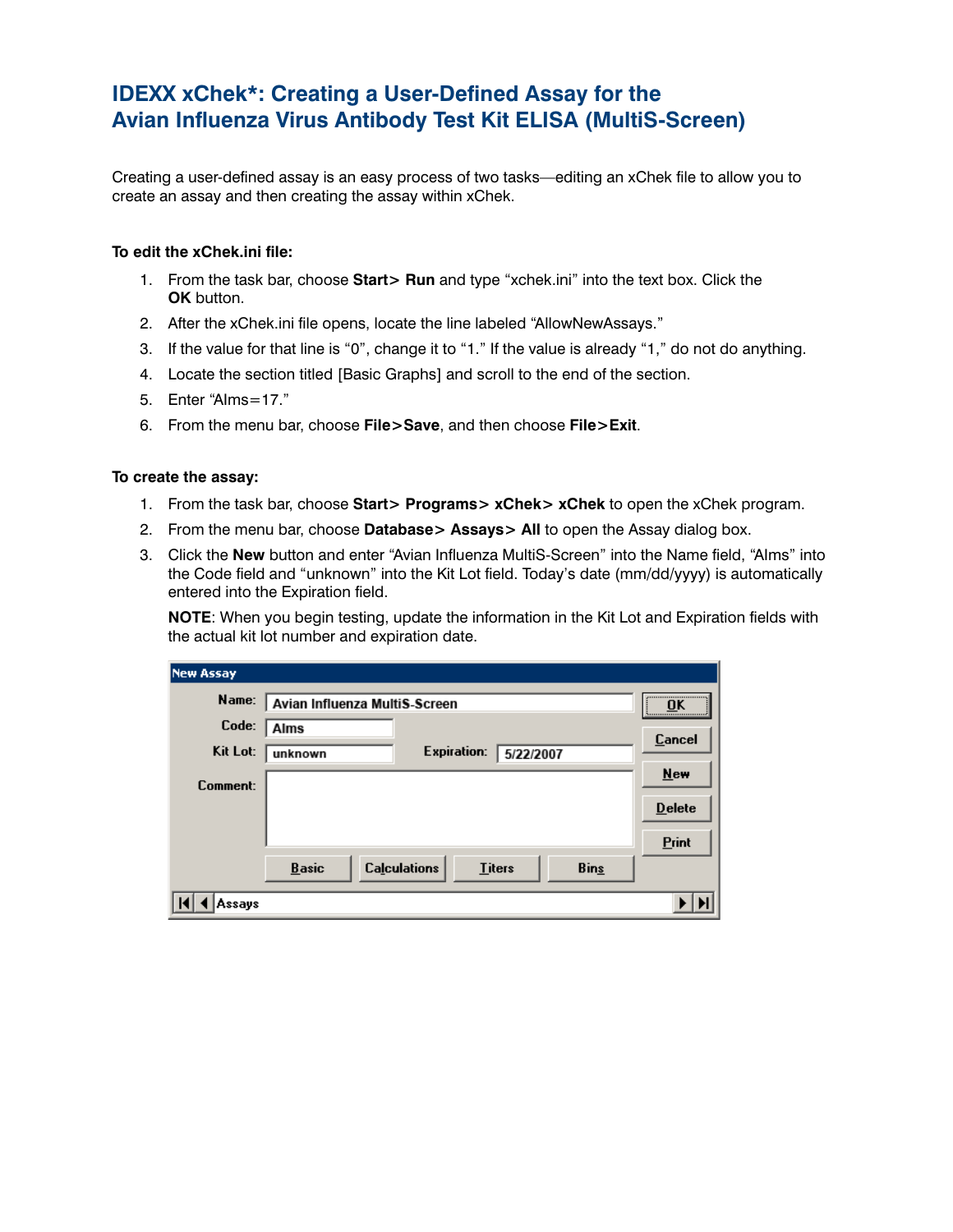4. Click the **Basic** button and select or enter the following information for the respective fields:

Case Type: Population Samp Filter: 650 Template: Poultry Horizontal Ref. Filter: 0 Species: Chicken Dilution: 10 Technology: ELISA Wells: 1

| <b>New Assay</b>      |                      |                         |      |        |
|-----------------------|----------------------|-------------------------|------|--------|
| Case Type: Population |                      | Samp Filter:            | 1650 | ŪK     |
| Template:             | <b>Poultry Horiz</b> | Ref Filter: $\boxed{0}$ |      |        |
| Species:              | <b>Chicken</b>       | Dilution:               | 110  | Cancel |
| Technology:           | <b>ELISA</b>         | Wells: $\sqrt{1}$       |      |        |

- 5. Click **OK** to save the settings.
- 6. Click the **Calculations** button and select or enter the following information: Formulas:

 "S" Part of Ratio: Sample1 "P" Part of Ratio: None

 "N" Part of Ratio: Negative Blocking Factor: None

First Calculation: Second Calculation: Variable: S/N Variable: None Positive Cutoff: 0.5 Positive Cutoff: 0 Suspect Cutoff: 0.5 Suspect Cutoff: 0 Comparison: < Comparison: None

|                          | <b>New Assay</b>                  |                  |                              |             |  |  |  |
|--------------------------|-----------------------------------|------------------|------------------------------|-------------|--|--|--|
|                          | <b>Formulas</b>                   |                  |                              |             |  |  |  |
|                          | "S" Part of Ratio:                | Sample1          |                              | <br>ΠK      |  |  |  |
|                          | "P" Part of Ratio:                | None             |                              | Cancel      |  |  |  |
|                          | "N" Part of Ratio:                | Negative<br>None |                              | Reset       |  |  |  |
|                          | <b>Blocking Factor:</b>           |                  |                              |             |  |  |  |
| <b>First Calculation</b> |                                   |                  | <b>Second Calculation</b>    |             |  |  |  |
|                          | Variable:<br>S N                  |                  | Variable:                    | <b>None</b> |  |  |  |
|                          | <b>Positive Cutoff:</b><br>0.5    |                  | <b>Positive Cutoff:</b><br>n |             |  |  |  |
|                          | <b>Suspect Cutoff:</b><br>0.5     |                  | <b>Suspect Cutoff:</b><br>10 |             |  |  |  |
|                          | <b>Comparison:</b><br>$\breve{~}$ |                  | <b>Comparison:</b>           | None        |  |  |  |

7. Click **OK** to save these settings and then click the **OK** button to save the assay to the database. You can now test for Avian Influenza antibodies using the xChek Assay Management System.

**NOTE**: xChek does not evaluate controls or results for validity when you use a user-defined assay. You must evaluate the results from each assay in accordance with good laboratory practices. To evaluate your assay validity, refer to the "Results" section in the insert provided with the test kit.